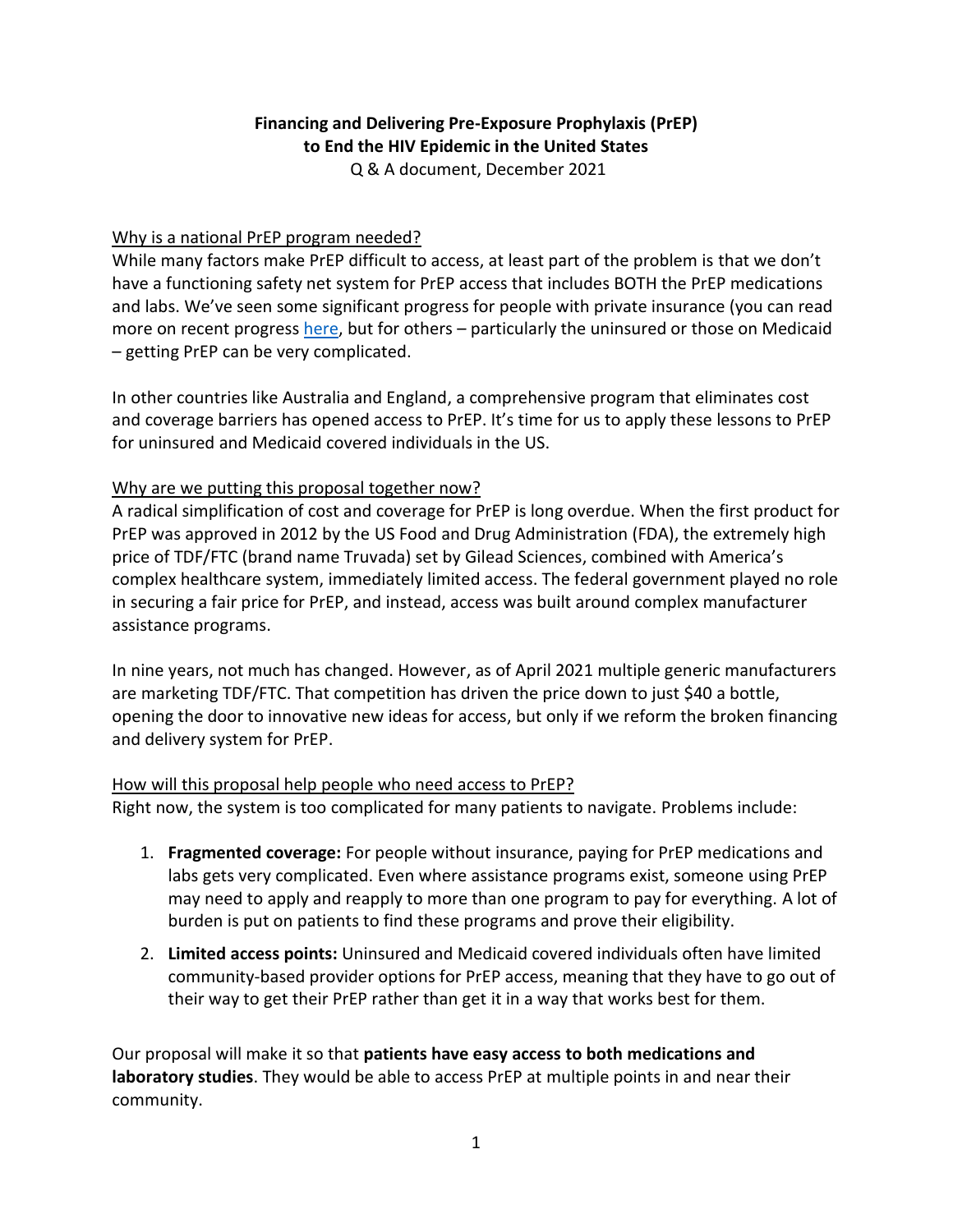#### How would you make that happen?

A national PrEP program will dramatically change PrEP access in three steps:

| Part A: Streamline access to PrEP<br>medications.                         | The federal government will purchase PrEP medications<br>to secure fair public health prices and guarantee<br>availability for people on Medicaid and the uninsured.<br>Access will be simple for health care providers and<br>patients alike. |
|---------------------------------------------------------------------------|------------------------------------------------------------------------------------------------------------------------------------------------------------------------------------------------------------------------------------------------|
| Part B: Enhance clinical care for<br>PrEP.                                | Clinicians will have new options to provide on-site,<br>same-day PrEP and to refer patients to needed<br>laboratory testing.                                                                                                                   |
| Part C: Create a new network of<br>PrEP access points in the<br>community | People without regular sources of health care will be<br>able to get PrEP through telehealth at trusted<br>neighborhood locations, such as domestic violence<br>centers and street outreach programs.                                          |

### What do you mean by a new network of PrEP access points?

When we say "providers" we don't mean traditional doctors. We need to think outside of the box and meet people where they are already connected to services through telehealth arrangements with prescribers. Many of the people who most need PrEP in America already receive services, such as at mobile outreach units, syringe service programs, and domestic violence programs. We should be trying to involve these existing networks whenever possible.

## What would it be like to be in the program?

People who need PrEP deserve a program that is very simple and totally free. Some people would be enrolled automatically. Others would let their providers know their insurance status at the time they are discussing PrEP So long as they still need PrEP and don't have private insurance coverage that can be used, they would continue to be eligible for the program. Their provider would then either hand them a bottle of TDF/FTC PrEP (for clinical providers only; this could be a 30 or 90 day supply), or provide the patient with a prescription for a participating pharmacy.

People who need lab access would be referred to a provider contracted with the federal government. Those with existing lab access through Medicaid could use their existing provider. Those accessing PrEP in nontraditional community sites would work with a telehealth provider for medication access and laboratory testing.